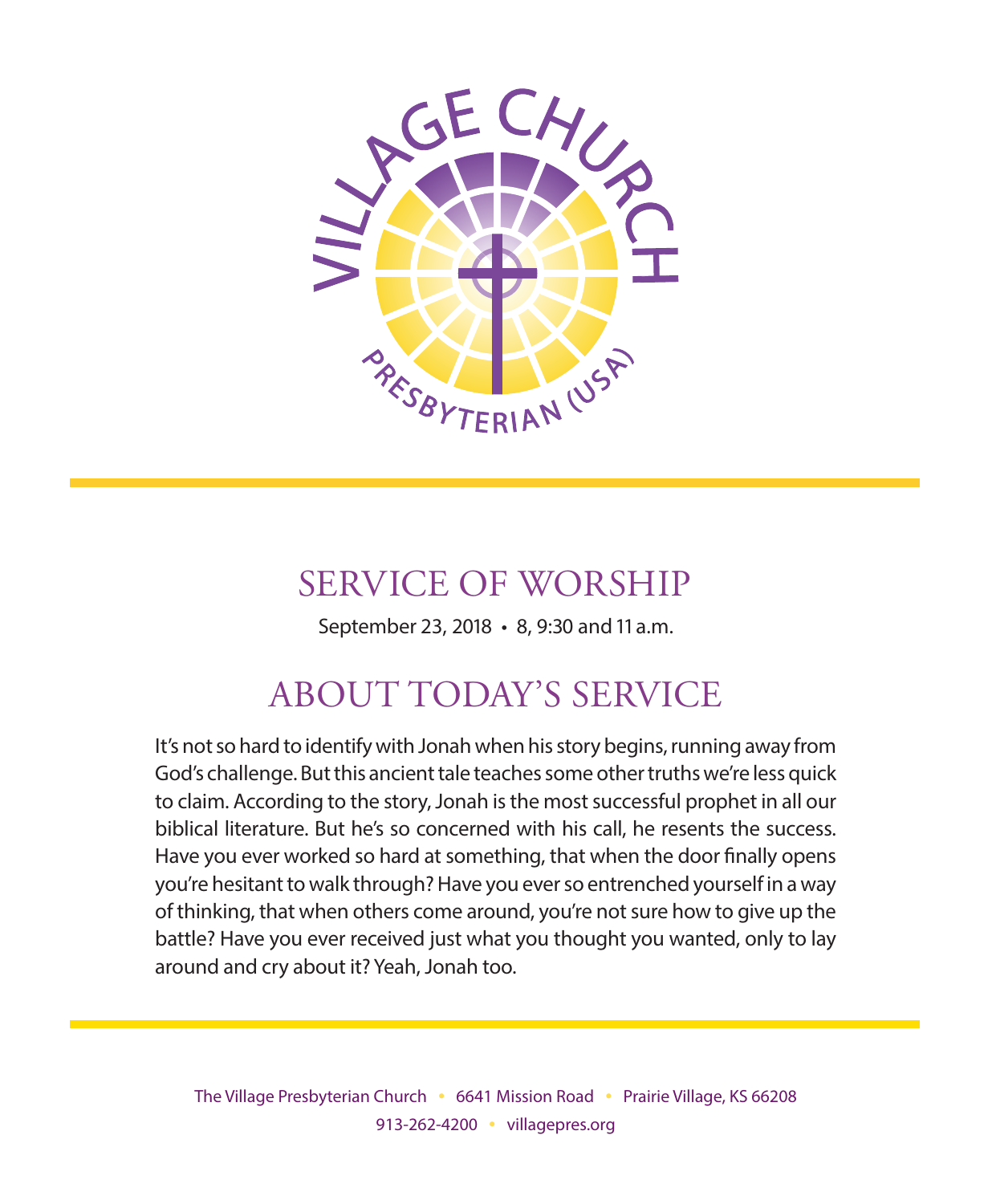# GOD'S PEOPLE GATHER

 Prelude *Aria from "Mireille"* (8, 9:30 a.m.) by Charles Gounod; Amy Jantz, clarinet

> *Prelude in Classic Style* (11 a.m.) by Gordon Young; Chris Leaver, guest organist

Words of Welcome **Rev. Hallie Hottle** 

Call to Worship **Call to Worship** Rev. Zach Walker

We have run, and we have become weary,

### **so we come, trusting God's mercy can restore.**

We have navigated storms, and fallen into seas,

**so we come, knowing God alone can still our troubled waters.**

We have been eaten alive by hunger that can't be satisfied,

**so we come, seeking the bread of life.**

We have witnessed miracles, and doubted grace, **so we come, wanting for love that doesn't let us go.**

We come to worship,

trusting God will meet us here, **renewing us to work and wait together for God's promised day.**

\*Hymn, No. 664 *Morning Has Broken* BUNESSAN

\*Prayer of Confession

**Merciful God,**

**We find ourselves standing again with Jonah,**

**testing the limits of Your grace.**

**We want to imagine like You,** 

**but find Your dreams to be offensive.**

**We want to work for You,**

**but claim Your success as our own.**

**We want to do Your justice,**

**but Your grace gets in our way.**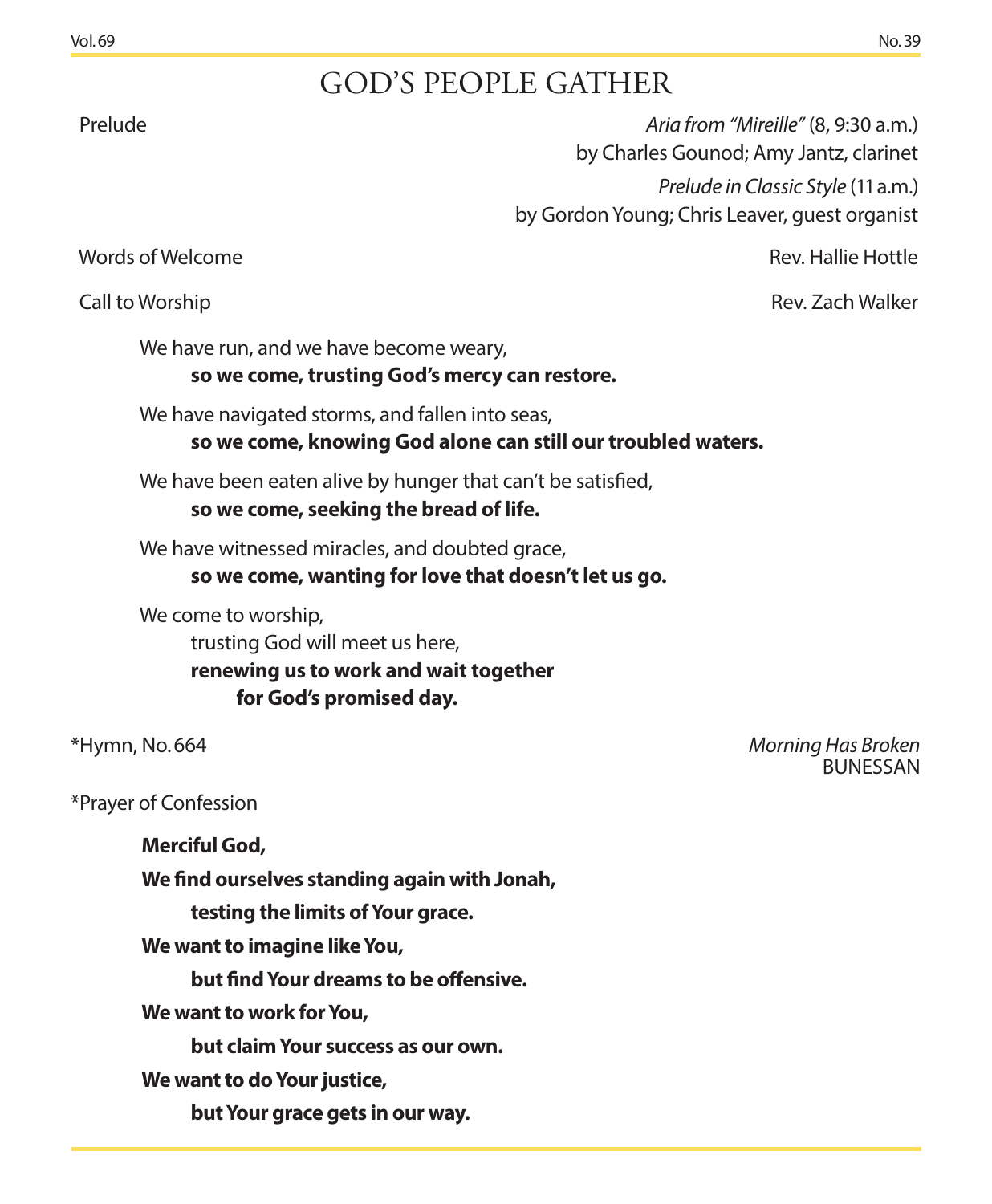**We have said we want to be Yours, but really, we want You to be ours. So find us in our storms, our beasts, under our shelters of resentment. Find the parts of us that we hide from You, and wash us again in Your promise, that Your grace is big enough, even for us.** (Silent Prayer)

\*Assurance of God's Grace

\*Response

### **Alleluia, alleluia, alleluia! Alleluia, alleluia, alleluia!**

\*Passing of the Peace

# PROCLAMATION OF THE WORD

Call to Prayer (from Hymn, No. 627)

**I love you, Lord, and I lift my voice to worship you; O my soul, rejoice. Take joy, my God, in what you hear; may it be a sweet, sweet sound in your ear.** 

Prayers of the People and the Lord's Prayer

**Our Father, who art in heaven, hallowed be thy name.**

**Thy kingdom come, thy will be done, on earth as it is in heaven.**

**Give us this day our daily bread;**

**and forgive us our debts, as we forgive our debtors;**

**and lead us not into temptation, but deliver us from evil.**

 **For thine is the kingdom and the power and the glory, forever. Amen.**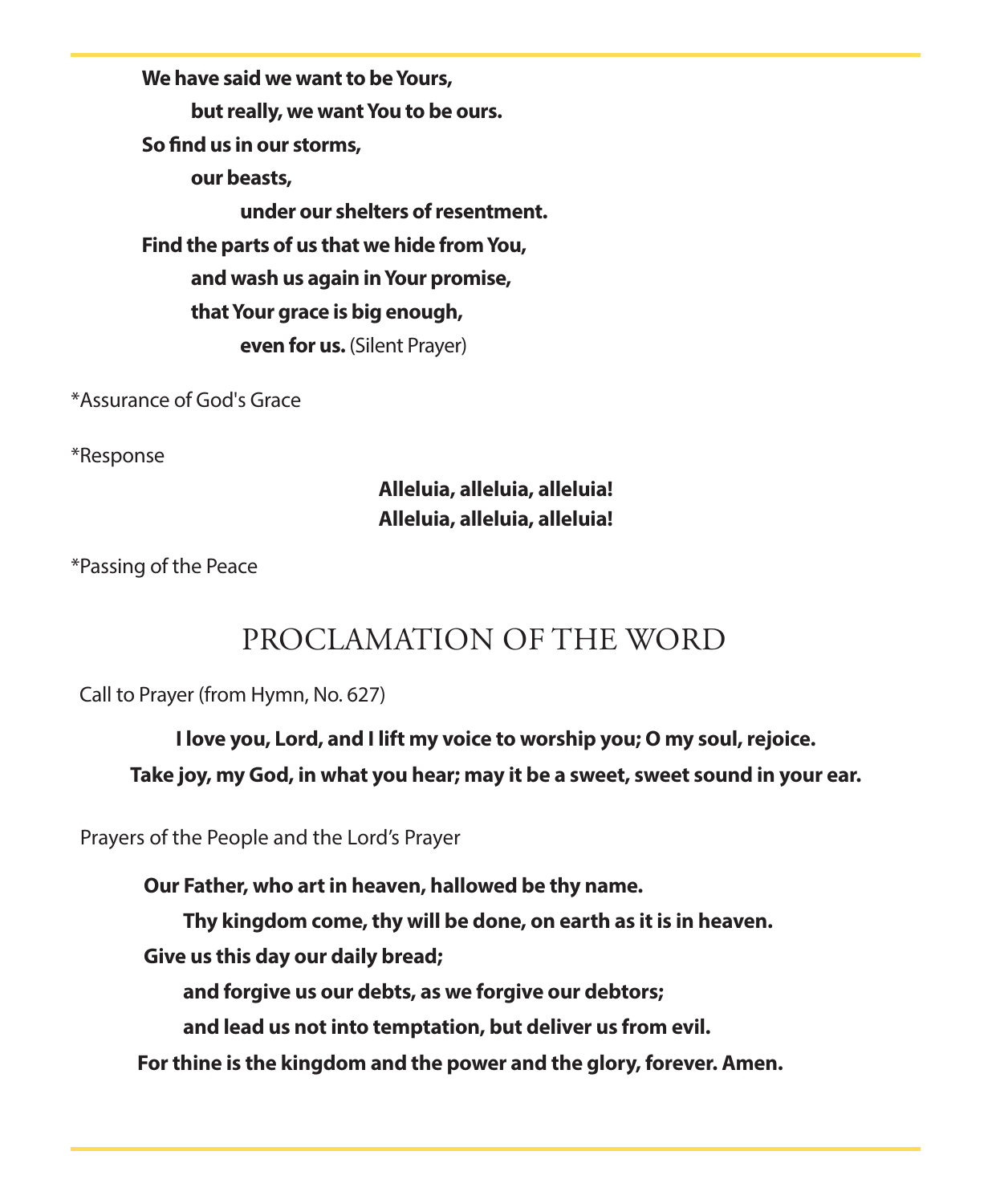| Anthem<br>soloists: Spencer Ruwe (8 a.m.); Charlotte Thuenemann (9:30, 11 a.m.)              | A City Called Heaven<br>by Josephine Poelinitz |
|----------------------------------------------------------------------------------------------|------------------------------------------------|
|                                                                                              |                                                |
| I am a poor pilgrim of sorrow. I'm left in this old wide world alone.                        |                                                |
| I ain't got no hope for tomorrow. I'm trying to make heaven my home.                         |                                                |
| Sometimes I'm tossed and I'm driven, Lord. Sometimes I just don't know<br>which way to turn. |                                                |
| Prayer for Illumination                                                                      | Carol Tucker (8 a.m.)                          |
|                                                                                              | Sandy Wells (9:30 a.m.)                        |
|                                                                                              | Patricia Schultz (11 a.m.)                     |

Scripture Reading Jonah 3:4-4:1 (pg. 845)

Sermon *Who Knows?* Rev. Hallie Hottle

## RESPONSE TO THE WORD

\*Hymn, No. 306 *Blest Be the Tie That Binds* **DENNIS** 

Why Village Matters: Computer Ministry **The Computer Strutters** Tony Liu

 Offertory *Sonatina for Clarinet and Piano: I Lento, quasi andante* (8 a.m.) by Joseph Horovitz; Amy Jantz, clarinet

> *The Storm is Passing Over* (9:30 a.m.) by Barbara W. Baker; Village Voices

> > *I Need Thee Every Hour* (11 a.m.) by Dale Wood; Chris Leaver

\*Response (from Hymn, No. 619)

**Praise, my soul, the God of heaven; glad of heart your carols raise; Ransomed, healed, restored, forgiven, who, like me, should sing God's praise? Alleluia! Alleluia! Praise the Maker all your days!**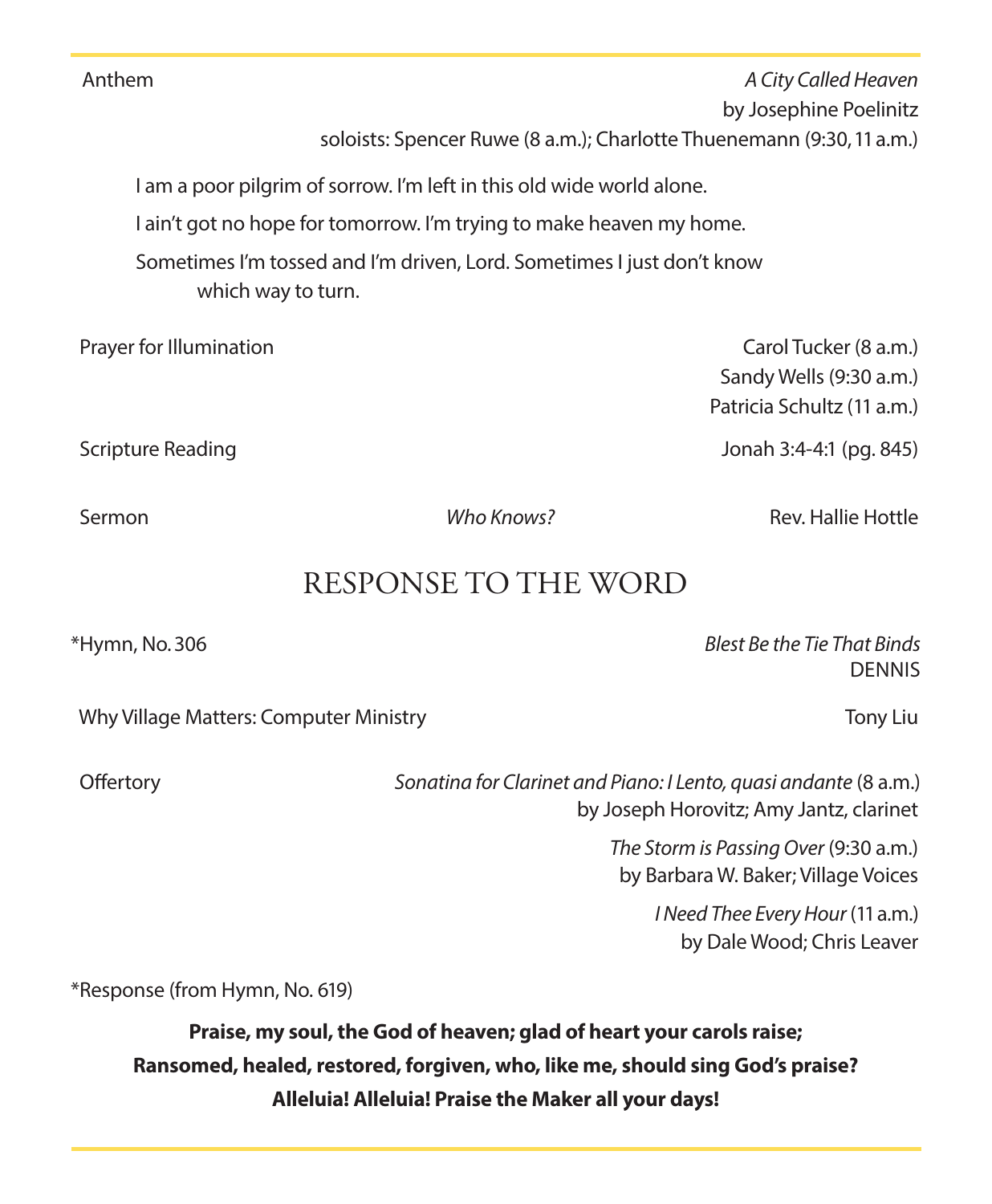\*Prayer of Dedication

\*Hymn, No. 541 (v. 1-3) *God Be with You Till We Meet Again* RANDOLPH

\*Benediction

\*Benediction Response

### **God be with you till we meet again; keeps love's banner floating o'er you; smite death's threatening wave before you: God be with you till we meet again.**

\*Postlude *All People That On Earth Do Dwell* by David Cherwien

*\*All who are able may stand* © A-705103 for all hymns

# MUSIC NOTES

Chris Leaver, guest organist, is a long-time member of the Village Choir and Alegria, and is a valued organ and piano accompanist at Village on Mission and Village on Antioch. Amy Jantz, clarinet, plays hand bells in the Village Ringers, and third clarinet in the Kansas City Wind Symphony. We are most grateful to Chris and Amy for the gifts of their music this morning!

# ABOUT THE PARAMENTS

The paraments found in the chancel, as well as hangings at the north and south entrances of the church, were created by the liturgical arts committee. They bring to mind the waves and undulations of the sea, in support of the sermon series about Jonah. The sea represents different things to Jonah at different times along his voyage: an escape, a threat, delivery to a destination, and a reminder of a valuable lesson from God. Sometimes God uses a single thing to mean many things throughout a person's life. That item can be like a yard stick that measures the way we change as the journey goes on. Can you think of such a thing in your own life?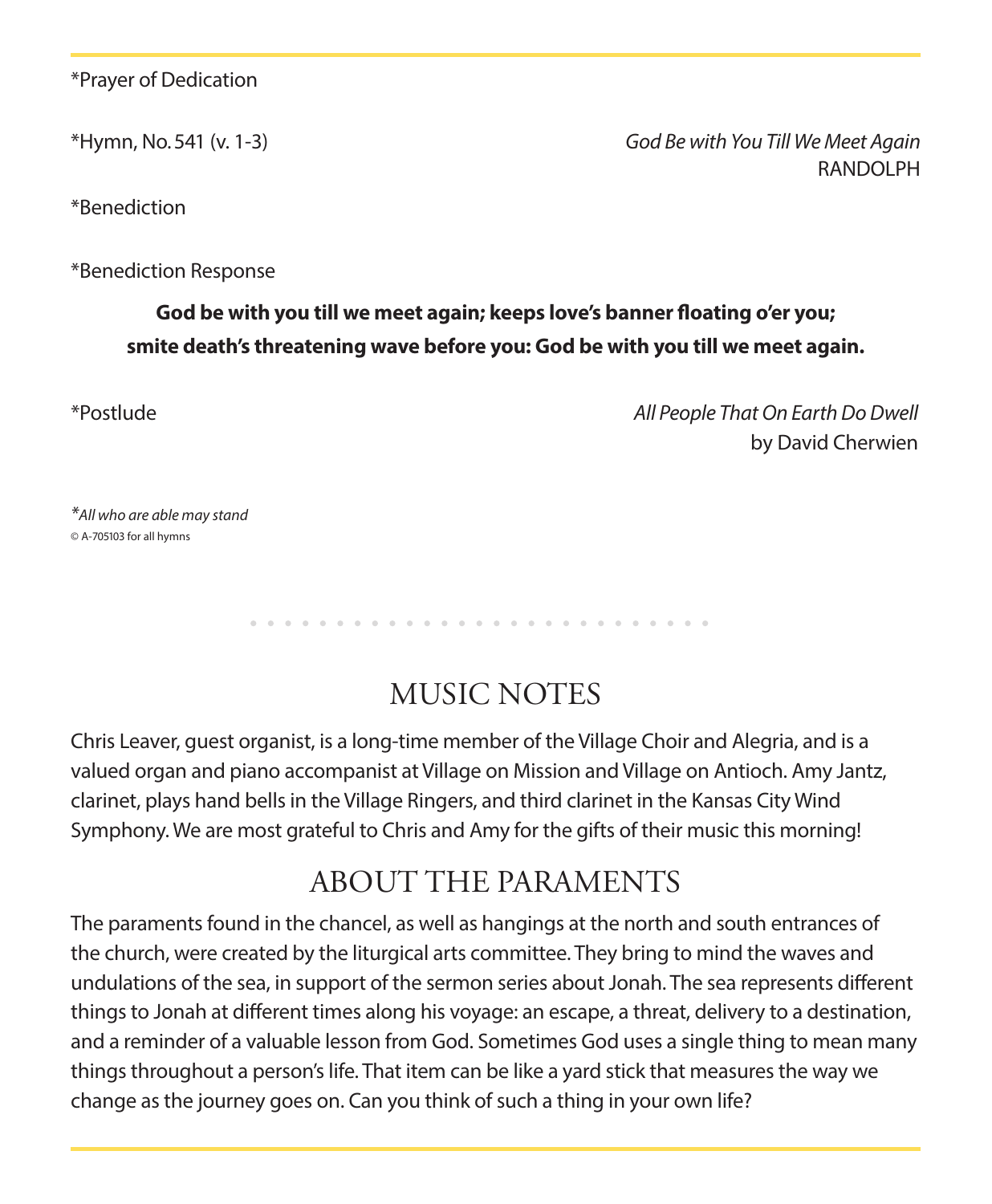## THE CHURCH'S BOOK (Week of September 24, 2018)

The following daily Bible readings were written by Rev. Becky Chamberlain and are offered for your own personal devotion. You are invited to read the text, think about the reflection and questions and allow these to lead you in a time of prayer. Pray for your own journey of faith, pray for Village Church, pray for the community around you, and pray for all of creation.

### **Monday, Sept. 24 Romans 8:28**

Please don't quote this verse to someone who is hurting. Rather, think back to times of tragedy or failure in your own life and see if it doesn't hold true. When I look back on hard times from a big picture perspective, I see how God has redeemed those experiences and given me fresh starts and new life, over and over again. Is that your experience as well? Remembering God's power to redeem helps when hard times come along.

### **Tuesday, Sept. 25 Psalm 46:10-11**

One of my favorite ways to pray is to sit in silence, maybe for 20 minutes or so. I try to let go of all the interior noise going on in my head and create some space for God. It is the simplest form of prayer there is, but it is not easy. The interior noise, also called "monkey mind," demands attention. I use a word like "love" or "abide" to bring me back. This prayer is not about doing it "right," but being faithful, just doing it. I'm surprised at how these 20 minutes impact the rest of my day.

### **Wednesday, Sept. 26 John 4: 1-30; 39-42**

The Samaritan woman at the well is probably the last person you would expect to be an evangelist. Jews considered Samaritans heretics, foreigners and unclean; they avoided contact. Women were never spoken to in public. Jesus approached her, engaged her in a lively theological discussion, then told her he was the Messiah. She ran to her neighbors: "Come and see…Could he be the Messiah?" She didn't have all the answers, but she told her story. They came and saw for themselves. Do you have a story about your encounter with Jesus Christ? Who might you tell?

### **Thursday, Sept. 27 Psalm 103: 15-18**

St. Benedict, who wrote his Rule in the 6th century, said, "Day by day remind yourself that you are going to die." This might seem morbid, but when I remember that I am going to die someday, each day becomes a little more precious and how I spend it becomes a little more important. I realize that I am not the center of the universe. I become a little more grateful and a little less self-absorbed when I consider my finite place and God's infinite, steadfast love.

### **Friday, Sept. 28 John 13: 3-5**

I love these verses! They provide the key to everything Jesus said and did when he walked this earth as one of us: "Jesus… knowing that he had come from God and was going to God…" He had a solid sense of who he was in God, and that made all the difference. He could wash dirty feet, love the unlovely, teach clueless disciples, take the lowest place, defend women, challenge injustice, speak truth to power, and forgive even those who put him to death. We, too, have come from God and are going to God. When we live in this truth, there's no telling what might be possible for us to do!

St. Paul says our sight is limited. There's so much we don't know. It's like we're peering through mist, squinting through fog. But it won't always be that way. One day we will see it all clearly, see God clearly, see God as clearly as God sees us. When we make our transition from this life to the next, we will know God fully, just as God knows us fully and loves us even so. Until that day, St. Paul says there are three things we can do to prepare – trust steadily in God, hope unswervingly, and love extravagantly.

### **Saturday, Sept. 29 I Corinthians 13: 12-13**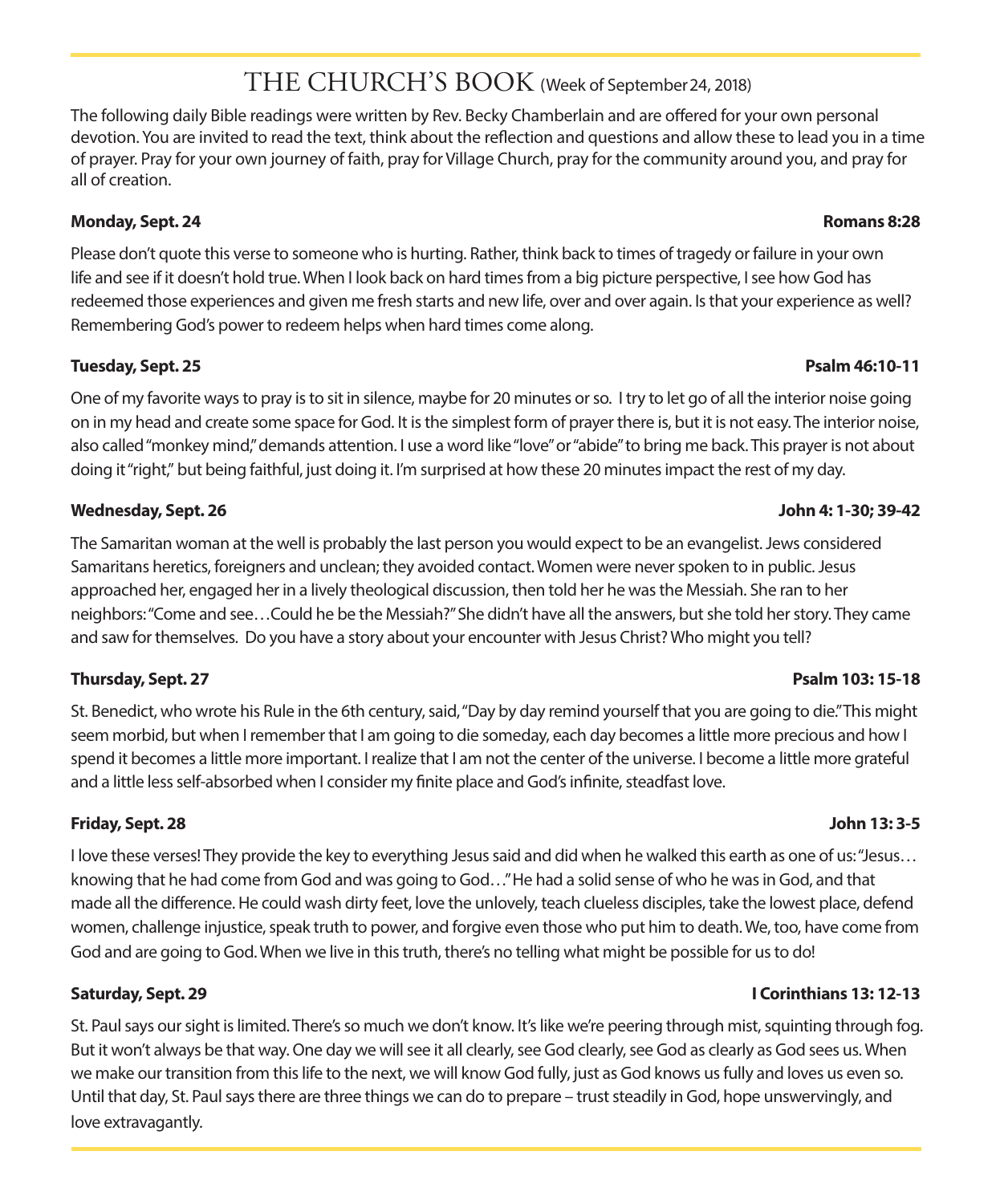

### **Discover Village**

A way for you to connect. You're invited to stop by our Discover Village desk, between worship services, at the north Welcome Center entrance. Hosts will be available at the desk every Sunday morning; a place where you can share conversation and enjoy a cookie. We look forward to meeting you!

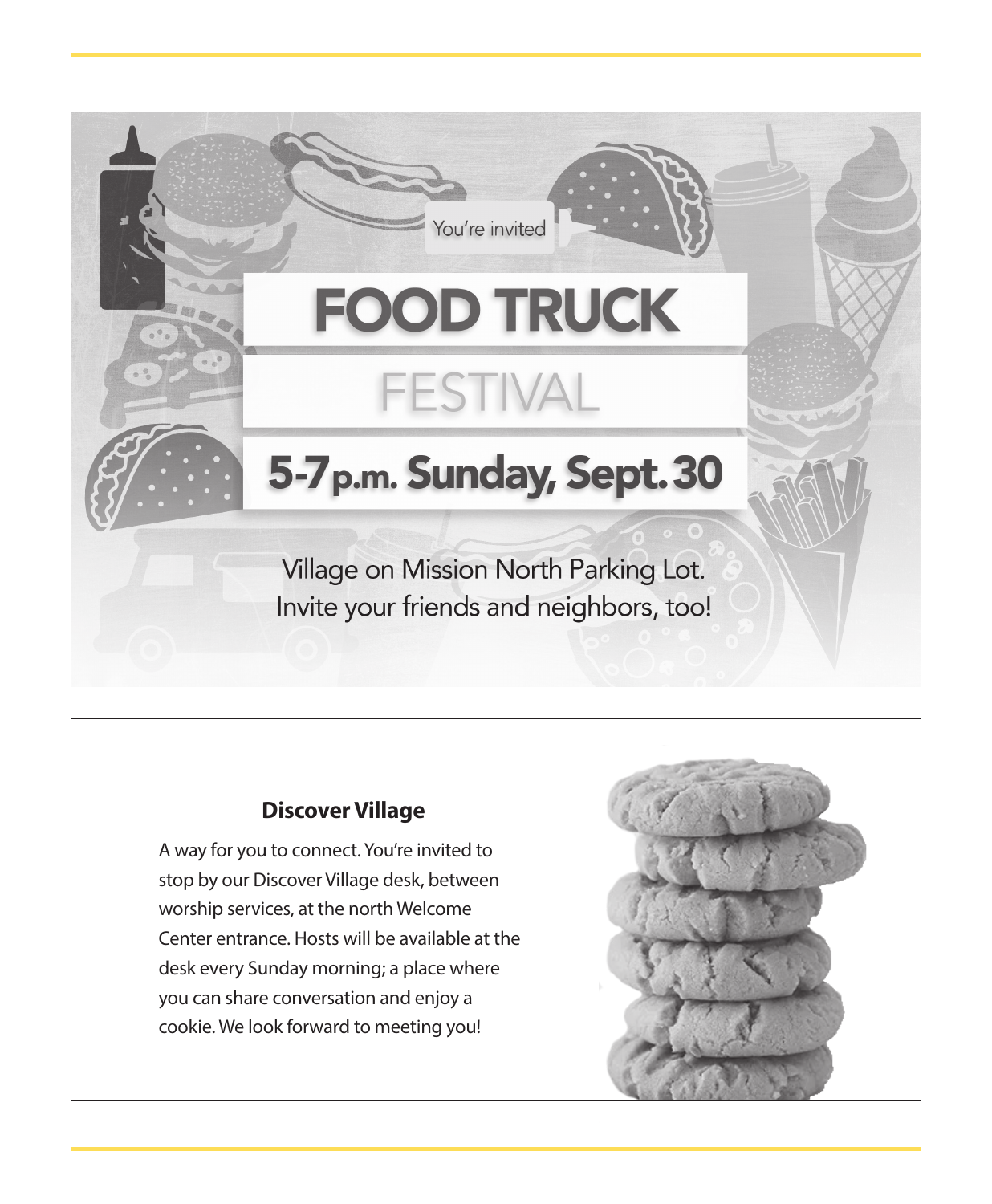# TODAY AT VILLAGE

**WELCOME TO VILLAGE CHURCH!** Please join us every week. Refreshments are available in Friendship Hall following the worship service.

**THE FLOWERS IN THE CHANCEL TODAY** are given to the Glory of God in loving memory of Jim McLaughlin by Annette, Erin and Ryan.

**NEW TO US?** Village Presbyterian Church is a family of faith actively shaped by the life of Christ to love one another, provide leadership for the transformation of our communities and serve the world. We are a Presbyterian (USA) family of faith that is inclusive, generous and welcoming of all people. Village is one church worshiping at two campuses: Village on Mission (6641 Mission Road in Prairie Village) and Village on Antioch (14895 Antioch Road in Overland Park). If you would like a tour of Village on Mission, contact Cindy Wilcox at cindy.wilcox@villagepres.org or 913-671-2331.

**JOINING VILLAGE CHURCH** – Village receives new members every other month at a special Sunday luncheon. The remaining 2018 joining dates are Oct. 14 and Dec. 9. Contact cindy.wilcox@villagepres.org or 913-671-2331 for information.

**WORSHIP BAGS** are available for children to enjoy during worship. Please return the bags to the baskets located in the Narthex.

## ADULT EDUCATIONAL MINISTRY

**TECH TALK WITH TONY** - So you want to replace that cellphone, tablet, or computer (Windows or Apple)? We will discuss the following questions. What to consider for your new computing device? How can you use your new device with your existing device(s)? What accessories do you need and do you reuse or buy new accessories? 6:30-8 p.m. Tuesday, Oct. 2, Room 316.

**AARP 55 ALIVE DRIVING CLASS** – 9 a.m. to 1 p.m. Thursday, Oct. 11, in Room 232. Class will be taught by veteran instructor, Alan Shirling. Due to a generous grant, there is no charge for this class. Class limit: 20. To enroll, please call Marianne, 913-671-2333.

### **Upcoming Village U classes:**

**IN THE BEGINNINGS … GENESIS** – Stories that form the foundation of the Jewish, Christian, and Muslim faiths. Taught by Rev. Dr. Rodger Nishioka. 6:30-8 p.m. Wednesdays, Sept. 26, Oct. 3-31, Rooms 232 & 233.

**LIVING AS CHRISTIANS IN A RELIGIOUSLY DIVERSE WORLD**– In this class, Bill Tammeus and some of his friends who are adherents of religions other than Christianity will speak about how best to deal with one another. 6:30-8 p.m. Wednesdays, Sept. 26, Oct. 3 & 10, Room 126.

**BACK PAIN AND SCIATICA: HOW TO HEAL NATURALLY** – In this one-hour workshop, you will learn about: the three most common causes for lower back pain and sciatica, a sure way to pick the right treatment for the cause of your pain and more. Taught by Biagio Mazza, physical therapist. 7-8 p.m. Tuesday, Oct. 2, Room 133.

**HOUSING OPTIONS – WHAT ARE YOUR CHOICES?** This session covers the vocabulary associated with aging and senior housing choices. Learn the basics as a way to start your exploration of what is right for you. Led by Evie Curtis of the Education Group. 6:30-7:30 p.m. Tuesday, Oct. 2, Room 232.

**AN INTRODUCTION TO TAIZÉ** – In the first two sessions, we'll explore some of the elements of the community of Taizé–its people, story, music and life-giving wisdom. In our third session, Rev. Len Carrell and Dr. Elisa Bickers will lead us in a simple Taizé-style evening vespers. 6:30-8 p.m. Wednesdays, Oct. 3-17, Chapel.

**VILLAGE CHURCH 101: BELIEVING AND BELONGING** – Classes are designed especially for new members and those who are curious to know more. The first three sessions will focus on learning more about Village Church, our mission and our ministry. During one session, all are invited to ask Tom anything! Taught by Rev. Tom Are, Jr., Rev. Len Carrell and Cindy Wilcox. 6:30-8 p.m. Wednesdays, Oct. 3-24, Room 127.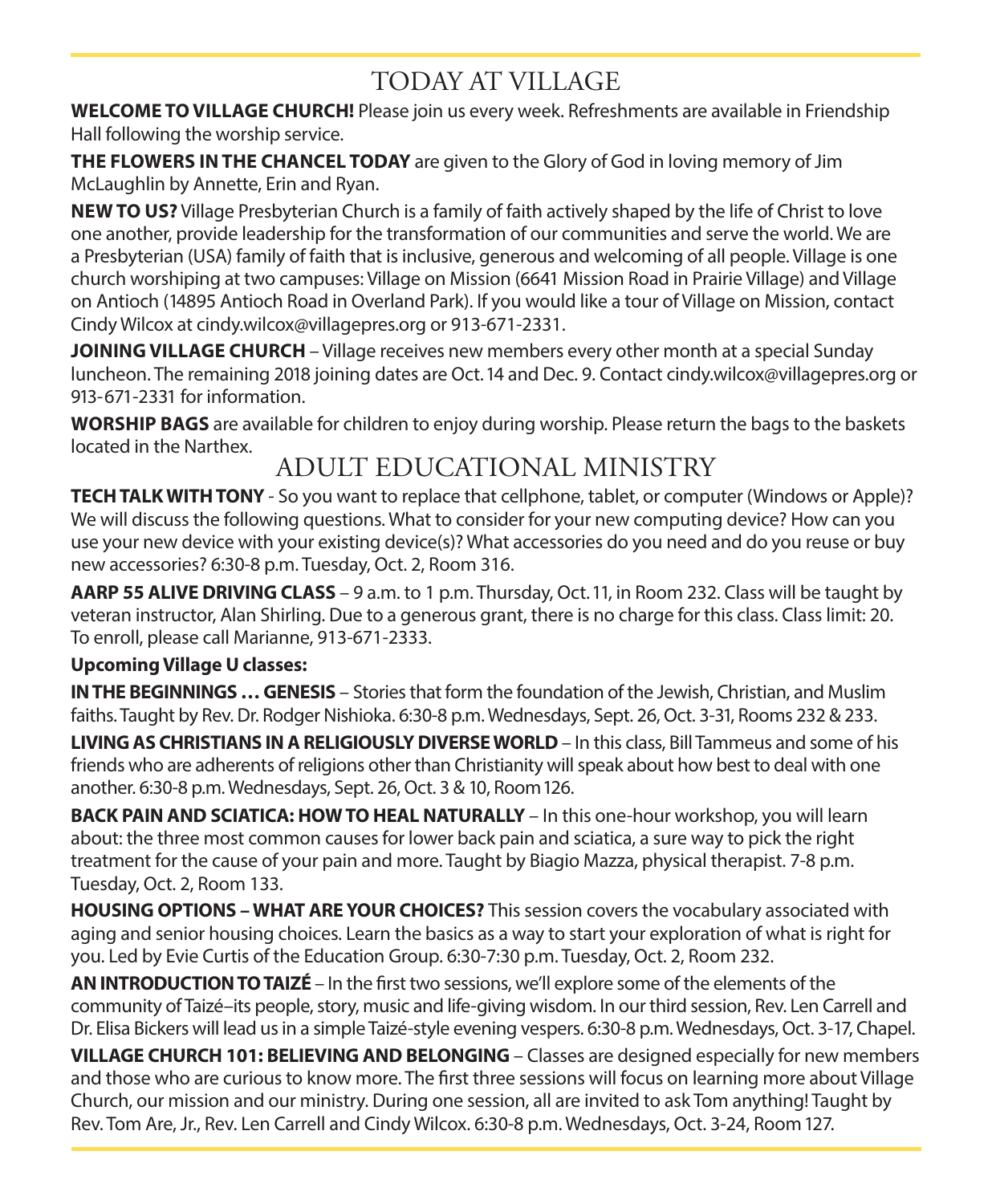**DAY TRIP - PONY EXPRESS MUSEUM** is a transport museum in Saint Joseph, Missouri, documenting the history of the Pony Express. The museum is housed in a surviving portion of the Pikes Peak Stables, from which westward-bound Pony Express riders set out on their journey. Facilitated by Georgia Klein. 9 a.m.-2 p.m. Thursday, Oct. 4. Additional Cost: \$30.

**BREAKFAST AND BIBLE WITH YOUR BUDDIES** – Join Rev. Tom Are for a Tuesday morning Bible study. Chef Emily will prepare a hot breakfast, and Rev. Are will offer a reflection on passages from Scripture. To make a reservation for breakfast, contact Marianne Weber at marianne.weber@villagepres.org or 913-671-2333. Cost: \$6. Child care is not available. 7:30-8:30 a.m. Tuesdays, Oct. 9-30 & Nov. 6 & 13, Room 228.

### **9:30 A.M. ADULT SUNDAY CLASSES**

**FAITH JOURNEY** is studying *Blessed: A History of the American Prosperity Gospel* by Kate Bowler. We will look at the history of the prosperity gospel along with the scripture that this group uses as support for their beliefs to examine how our beliefs on this topic and the interpretation of the scriptures compare. Facilitated by Kathy Ray. Room 230.

**FOUNDATIONS OF FAITH** – Join us as Rev. Dwight Tawney helps us understand what happened to the Jerusalem Church. Within four years of the crucifixion, a growing fellowship of believers emerged in Jerusalem led by James, the brother of Jesus. What were the earmarks of this Jewish Christian church? How was it like the Gentile church founded by Paul? How was it different, and what became of this earliest form of Christianity? Room 15.

**GROWING TOGETHER** invites adults in their 40's and 50's who are interested in growing together in context of their families. The members of the Growing Together class welcome anyone who is looking for opportunities to grow using Christ's principles as we apply Jesus to our lives today. Facilitated by Lawrence Andre. Room 124.

**VILLAGE FORUM** – The class begins with the video, *God and Imperial Power, Jesus and Economic Justice*. In this video series, John Dominic Crossan and Joerg Rieger expand our awareness of the historic collusion between Christianity and the empires of the west, Led by Rev. Dr. John Borden and Gus Breytspraak. Today-Oct. 14. Room 126.

## CHILDREN AND FAMILY MINISTRY

**CHILD CARE FOR ALL ALL SERVICES** – Infants through 3-year-olds are welcome in Rooms 114, 111 and/or 107. **SUNDAY SCHOOL** – **9:25-10:30 a.m. 2-4-yrs./Pre-K,** are in Sunday School on the first floor with registration and age specific room assignments outside Room 107. **K- 6th graders** are on the third floor with registration and grade specific room assignment outside Room 307. Info can also be seen outside Room 207.

**NEW MORNING STARS CHILDREN'S CHOIRS KICK-OFF** – 3-year-olds through 6th graders are welcome.

**BAPTISMS and NEW BABIES** – The next baptism dates are Nov. 18 and Jan. 20. An education class is offered for members who are new to Village baptism. Share news of your new baby so we can welcome and commemorate the new family member's arrival. Call 913-671-2350 or email kate.ruecker@villagepres.org.

## CONNECTIONAL MINISTRIES

**WEDNESDAY NIGHT DINNERS** – Our menu for Sept. 26 is spaghetti w/meat sauce, vegetarian pomodoro sauce, eggplant Parmesan and vegetable. The salad bar opens at 5:15 p.m.; hot food buffet at 5:30-6:30 p.m. Full meal with salad bar and dessert is \$7. Salad bar and dessert is \$6. Children ages 4-10 are \$3 and children age 3 and under are free. Contact Liz Middleton at 913-671-2359 or liz.middleton@villagepres.org to make your dinner reservation by noon tomorrow.

**SINGLE ADULT MINISTRY** – Join us for Single Adult Ministry Friday Nights at Village on Mission. No reservation needed. We'll meet from 6:30-7:30 p.m. on Fridays, now-Nov. 16, in Room 230 for fellowship and conversation. Contact Cindy Wilcox at cindy.wilcox@villagepres.org if you have questions.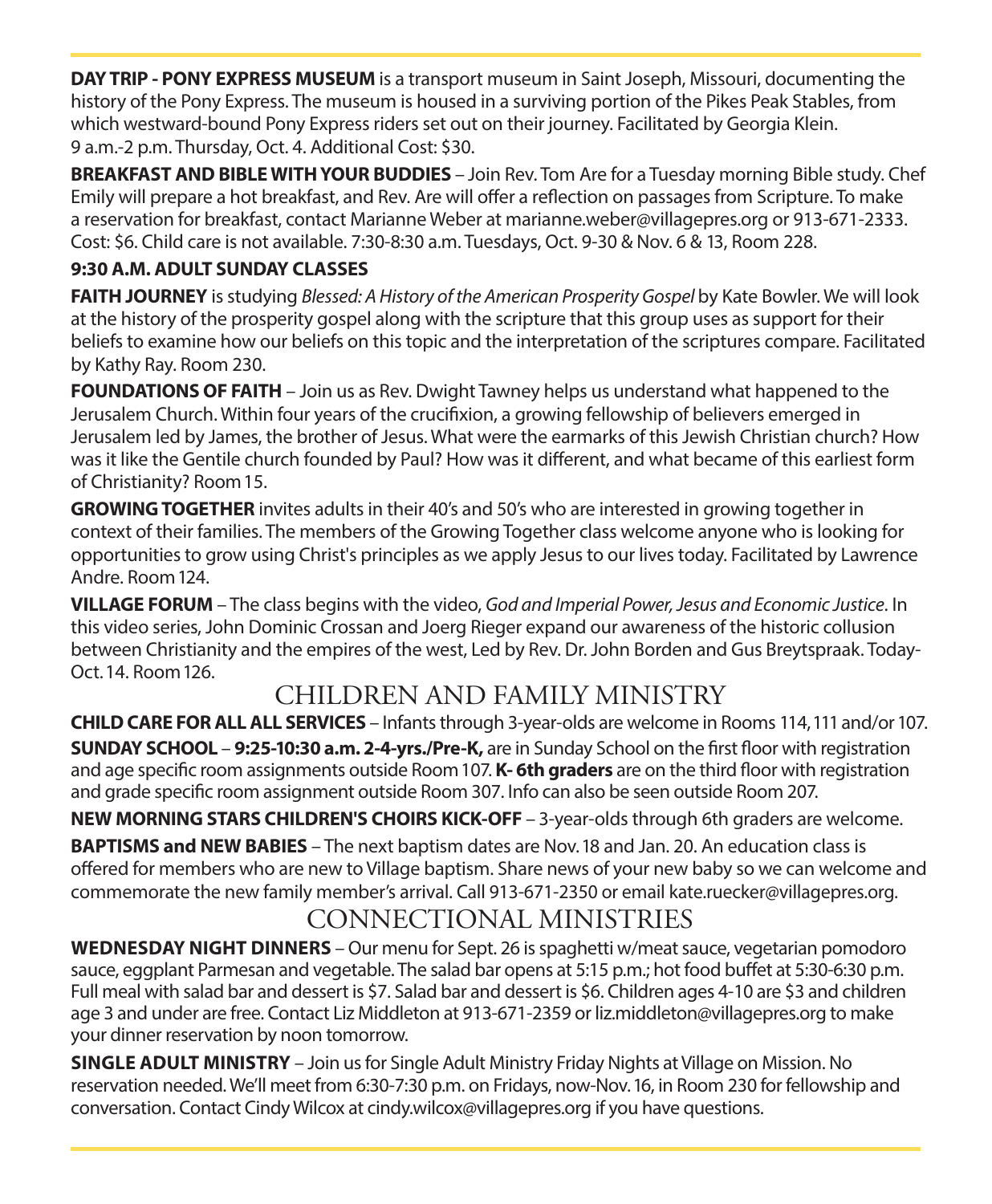**VILLAGE GOLF OUTING** – These monthly outings are a four-person scramble format and runs April thru October. All are invited. You do not need to be a member of Village Church. The next outing is at Falcon Lakes on Tuesday, Oct. 9, with 9:30 a.m. Tee Time. RSVP deadline is Sept. 30. This outing will include a buffet lunch after the outing which is included in the outing. To sign up, contact: Brad Steil, 913-469-5683, bradsteil@ everestkc.net or Art Newcomer, 913-752-7540, artnewcome@aol.com.

**YOU'RE INVITED VILLAGE CONNECT CONVERSATION GROUPS** – Village Connect (small group ministry) is a way to strengthen faith through conversations, while making and deepening friendships. Groups watch a DVD video study developed by Pastor Tom Are, supported by a leader's guide developed by Rev. Dr. Rodger Nishioka. Contact Cindy Wilcox at 913-671-2331 or cindy.wilcox@villagepres.org for inquiries.

## MISSION

**THE FOOD PANTRY** – The Food Pantry is pleased to announce that 1,070 lbs. of peanut butter were collected on Peanut Butter Sunday. The Peanut Butter Phantom has struck again! He matched the church donations of 1,070 pounds, bringing us to a grand total of 2,140 pounds of peanut butter. This is enough to last us for FOUR months at the Pantry. For those of you who did not get the opportunity to donate on that day, the Pantry will continue to collect peanut butter during the remainder of September. The Clothes Closet continues to collect kitchen items-pots and pans, dishes, glasses, flatware, etc. Thank you for all you donate to this mission.

**PEACEMAKING OFFERING AND GLOBAL WITNESS (OCT. 7 ON WORLD COMMUNION SUNDAY)** – 50% of this offering provides assistance for congregations and other bodies of the Presbyterian Church; 25% goes to our presbytery and synod; 25% is retained by Village Church's Social Witness & Advocacy Task Force to support Grandview Park Presbyterian Church in Kansas City, Kan. with construction of their "Kitchen of Peace." White envelopes for this offering reside in the hymnal slot in front of you.

**CHRISTMAS INTERNATIONAL HOUSE (CIH) PLANNING REVS UP** – This cultural exchange program that hosts international college students over the holidays is seeking volunteers to help on the planning committee or serve as a day host or as a host family. If you are interested in taking part in this Village ministry, contact Judy Miller: judy.miller@kcpl.com or 816-260-2497.

# MUSIC MINISTRY

**DO YOU KNOW SOMEONE** who would love to sing in the Alegrìa Young Adult Ensemble or the Village Choir if they knew that child care was provided during Thursday evening rehearsals? Because it is provided! If so, contact Will Breytspraak: william.breytspraak@villagepres.org or 913-671-2345.

**2019 CHOIR TOUR TO SPAIN AND PORTUGAL** – Lisa Ball will share exciting details about the May 29- June 11 Spain/Portugal choir tour 6 p.m. Thursday, Sept. 27, in the Chapel.

**KANSAS CITY WIND SYMPHONY CONCERT** – Join us at 7 p.m. on Sunday, Oct. 7, in the Village on Mission Sanctuary for this free concert. The program "Around the World" will feature an exciting mix of pieces covering all corners of the globe and will be headlined by Darius Milhaud's masterwork,"Suite Francaise."

**HANDBELL BASICS WORKSHOP** – Have you ever listened to one of our handbell choirs and thought, "I'd like to try that!"? Here's your opportunity! A free, three-session workshop will be held from 1-2:15 p.m. on Thursdays, Oct. 11-25. To sign up, or for more information, contact Leslie Conrad at conradleslie@aol.com or 913-341-2734.

# PASTORAL CARE AND COUNSELING

**THIS THURSDAY THE GOOD TIMES WILL ROLL!** Starting at 1:30 p.m. this Thursday, Sept. 27, join us for a terrific time at our annual Classic Citizens' Celebration. Come to Friendship Hall for food, laughter and music. Rev. Tom Are will share the latest and answer your questions. Rides are provided on request. If you're 75 or younger-at-heart, RSVP Linda Alley at 913-671-2327 or linda.alley@villagepres.org.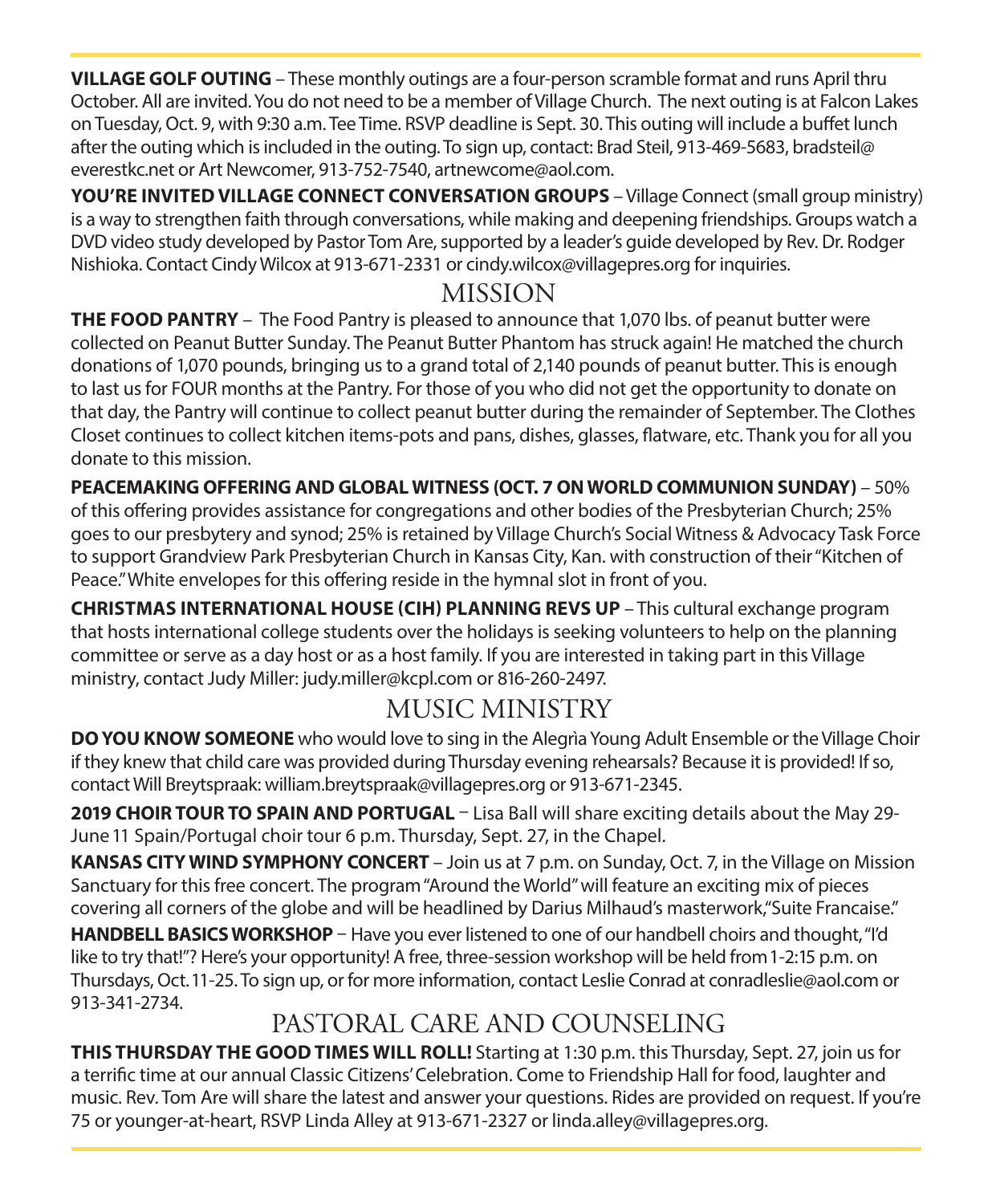**YOU CAN STILL SEE "BIG SONIA"** – If you missed Sonia Warshawski and Regina's Kort's stirring presentation on Thursday, Sept. 6, don't worry because it's available online. Just go to www.villagepres.org, click on Pastoral Care and Counseling, then "About," and you will be able to watch the entire event.

## PRESBYTERIAN WOMEN

**BOOKWORMS, BIBLIOPHILES, READERS OF ALL INTERESTS** – Please mark your calendars and plan to attend a presentation of reading suggestions given by Vivien Jennings from Rainy Day Books at 9:30 a.m. Tuesday, Sept. 25, in Room 127. Vivien always presents entertaining sketches of books selected to appeal to a wide range of interests covering diverse genres. Please come, bring a friend; the meeting is open to all!

**DON'T WORRY, BE HAPPY…WITH US** – At 6 p.m. Thursday, Sept. 27, Women with Spirit kick off the school year at Martin City Brewing Company in Mission Farms. If meeting new people sounds a bit intimidating, how 'bout just enjoying a spirit and app around some friendly faces? We're a super inclusive group in our thirties to fifties who enjoy a good time and would love to add you to our circle. For more information contact shelbykrumm@yahoo.com.

**AMAZING GRACES FALL GATHERING** – "Stories for the Soul." Vivien Jennings, owner of Rainy Day books, will share her reviews of the best new books of the year. 6:30-8:30 p.m. Thursday, Oct. 4, at the home of Susan Creidenburg. Cost is \$10. Space is limited. Register by Sept. 27. For more information, contact Marianne Weber at Marianne@villagepres.org or call 913-671-2333.

## YOUNG ADULT MINISTRY

Young Adult Ministry is for all people in their 20's and 30's.

**THEOLOGY THURSDAYS** – 7 p.m. Thursday at KC Bier Company, for "Being Presbyterian 101." What is the point of the Bible? How much authority does it have over our lives? Never has a book prompted so many questions, fights and world-changing wisdom. Let's talk about it. Details online at VillagePresYA. org/thursdays.

**PROJECT HOMELESS CONNECT** – 8 a.m.-12:15 p.m. Tuesday, Oct. 2. For one day our community resources join together in one place to aid our homeless community in finding the services they need! Volunteers will partner one-on-one with a homeless friend to help navigate the day. Training provided at arrival. Sign up at VillagePresYA.org/calendar/homelesskc.

**COMMUNITY SERVE DAY** – 10 a.m.-1 p.m. Saturday, Oct. 13. Our international mission partners in Haiti suffered a warehouse fire here in KC this summer. All hands are needed to help with clean up! Children welcome to come with young adult parents. Address: 65th and Troost. Details online: VillagePresYA.org/ calendar/serve.

## YOUTH MINISTRY

Join us for any of our weekly activities beginning today – All are welcome regardless of previous Village attendance and no sign-up is required. Check villagepresyouth.org for more details.

 **ALPHA & OMEGA** – 9:30-10:30 a.m. Sundays, for middle school (meets in the Youth Loft) and high school (meets in the Upper Room).

**SNL** (high school youth group) – 6:30-8:30 p.m. Sundays, in the Youth Loft (Room 333).

 **LOFTERNOONS** (middle school after school program) – 4-5:30 p.m. Tuesdays, in the Youth Loft (Room 333). **GPS** (middle school youth group) – 6:30-8 p.m. Wednesdays, in the Youth Loft (Room 333).

**EARLY TABLE** (morning devotional for high schoolers with food) – 7:30-8:15 a.m. Thursdays, at Zach's house (5401 W. 77th St., Prairie Village) And yes, we give you a ride to school afterward if you need it!

**HIGH SCHOOL RETREAT SEPT. 29-30** – Join us as we take time away from our normal routine for a fun off-site overnight. Forms are now available online to join this fun-filled event!

**REGISTRATION FOR SKI TRIP AND DOMINICAN** – Forms are now available exclusively at the church for these amazing trips happening Jan. 18-21 (Ski Trip) and March 9-16 (Dominican). Registration will go live online beginning today.